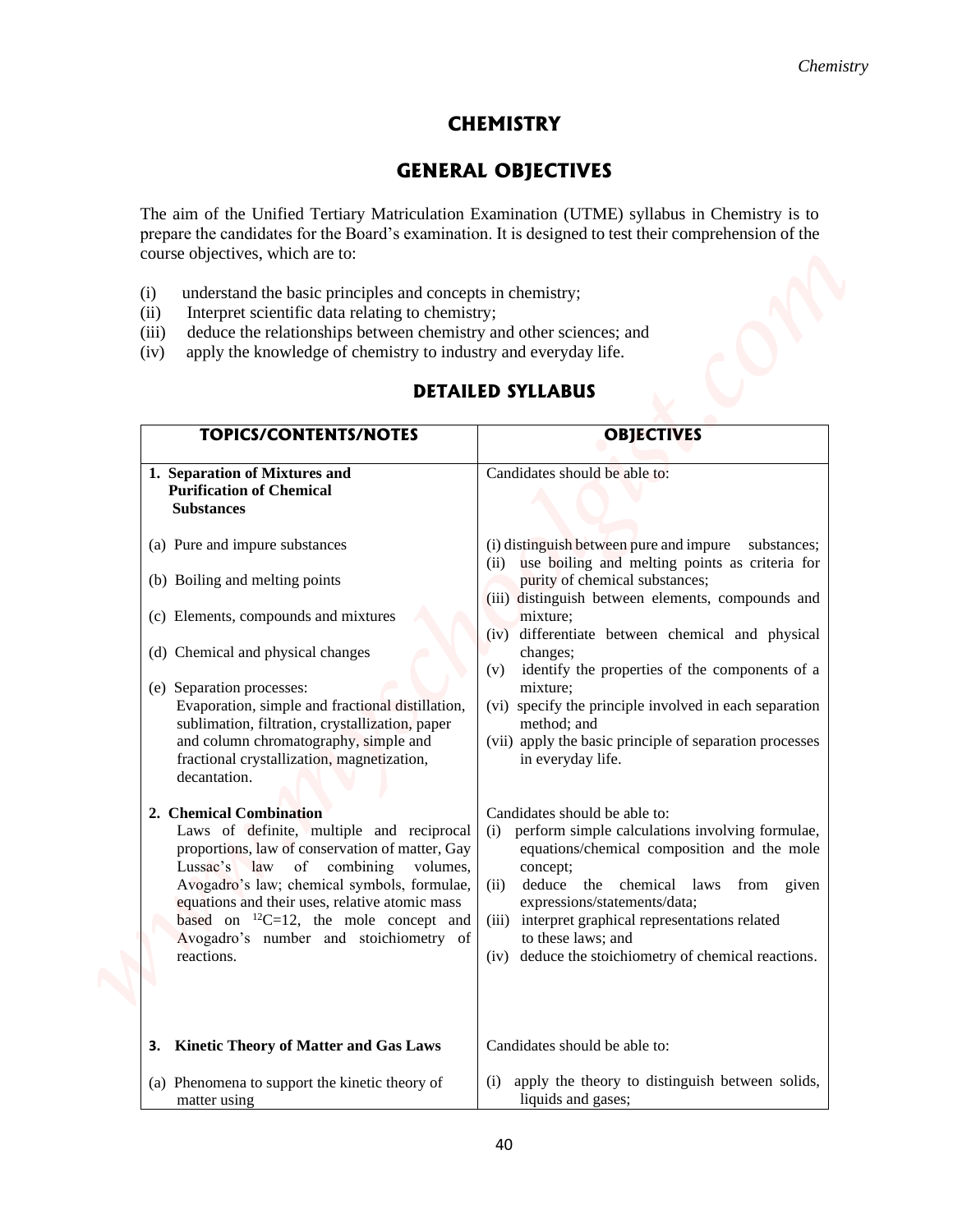| <b>TOPICS/CONTENTS/NOTES</b> |                                                                                                                                 | <b>OBJECTIVES</b>                                                                             |
|------------------------------|---------------------------------------------------------------------------------------------------------------------------------|-----------------------------------------------------------------------------------------------|
| (i) melting,                 |                                                                                                                                 | (ii) deduce reasons for change of state;                                                      |
| (ii) vapourization           |                                                                                                                                 | (iii) draw inferences based on molecular motion;                                              |
| (iii) boiling                |                                                                                                                                 |                                                                                               |
| (iv) freezing                |                                                                                                                                 | deduce<br>(iv)<br>from<br>given<br>laws<br>gas                                                |
| (v) condensation             |                                                                                                                                 | expressions/statements;                                                                       |
|                              | in terms of molecular motion and Brownian                                                                                       | (v) interpret graphical representations related to these<br>laws; and                         |
| movement.                    |                                                                                                                                 | (vi) perform simple calculations based on these laws,                                         |
|                              | (b) (i) The laws of Boyle, Charles, Graham and                                                                                  | equations and relationships.                                                                  |
|                              | Dalton (law of partial pressure); combined                                                                                      |                                                                                               |
|                              | gas law, molar volume and atomicity of                                                                                          |                                                                                               |
| gases.                       | (ii) The ideal gas equation ( $PV = nRT$ ).                                                                                     |                                                                                               |
|                              | (iii) The relationship between vapour density of                                                                                |                                                                                               |
|                              | gases and the relative molecular mass.                                                                                          |                                                                                               |
| 4.                           | <b>Atomic Structure and Bonding</b>                                                                                             | Candidates should be able to:                                                                 |
|                              | (a) (i) The concept of atoms, molecules and ions, the                                                                           | (i) distinguish between atoms, molecules and ions;                                            |
|                              | works of Dalton, Millikan, Rutherford,                                                                                          | (ii) identify the contributions of these scientists to                                        |
| Moseley, Thompson and Bohr.  |                                                                                                                                 | the development of the atomic structure;                                                      |
|                              |                                                                                                                                 | (iii) deduce the number of protons, neutrons and                                              |
|                              | (ii) Atomic structure, electron configuration, atomic<br>number, mass number and isotopes; specific                             | electrons from atomic and mass numbers of<br>an atom;                                         |
|                              | examples should be drawn from elements of                                                                                       |                                                                                               |
|                              | atomic number 1 to 20.                                                                                                          | (iv) apply the rules guiding the arrangement of                                               |
| (iii)                        | Shapes of $s$ and $p$ orbitals.                                                                                                 | electrons in an atom;                                                                         |
|                              |                                                                                                                                 | (v) identify common elements exhibiting isotopy;                                              |
| (b)                          | The periodic table and periodicity of elements,                                                                                 | (vi) relate isotopy to mass number;<br>(vii) perform simple calculations relating to isotopy; |
|                              | presentation of the periodic table with a view                                                                                  | (viii) differentiate between the shapes of the orbitals;                                      |
|                              | to recognizing families of elements e.g. alkali                                                                                 | $(ix)$ determine the number of electrons in s and                                             |
| transition metals.           | metals, halogens, the noble gases and<br>The variation of the                                                                   | $p$ atomic orbitals;                                                                          |
|                              | following properties: ionization energy, ionic                                                                                  | (x) relate atomic number to the position of an                                                |
|                              | radii, electron affinity and electronegativity.                                                                                 | element on the periodic table;<br>(xi) relate properties of groups of elements on the         |
| Chemical bonding.<br>(c)     |                                                                                                                                 | periodic table;                                                                               |
|                              | Electrovalency and covalency, the electron                                                                                      | (xii) identify reasons for variation in properties                                            |
|                              | configuration of elements and their tendency<br>to attain the noble gas structure. Hydrogen                                     | across the period and down the groups;                                                        |
|                              | bonding and metallic bonding as special types                                                                                   | (xiii) differentiate between the different types                                              |
|                              | of electrovalency and covalency respectively;                                                                                   | of bonding;                                                                                   |
|                              | coordinate bond as a type<br>of covalent                                                                                        | (xiv) deduce bond types based on electron                                                     |
|                              | bond as illustrated by complexes like<br>$[Fe(CN)6]$ <sup>3-</sup> , $[Fe(CN)6]$ <sup>4-</sup> , $[Cu(NH3)4]$ <sup>2+</sup> and | configurations;                                                                               |
|                              | $[Ag(NH3)2]+$ ; van der Waals' forces should be                                                                                 | (xv) relate the nature of bonding to properties<br>of compounds;                              |
|                              | mentioned as a special type of bonding forces.                                                                                  |                                                                                               |
|                              |                                                                                                                                 |                                                                                               |
| (d)                          | Shapes of simple molecules: linear $((H_2, O_2,$                                                                                | (xvi) differentiate between the various shapes                                                |
|                              | $C12$ , HCl and CO <sub>2</sub> ), non-linear (H <sub>2</sub> O),                                                               | of molecules;                                                                                 |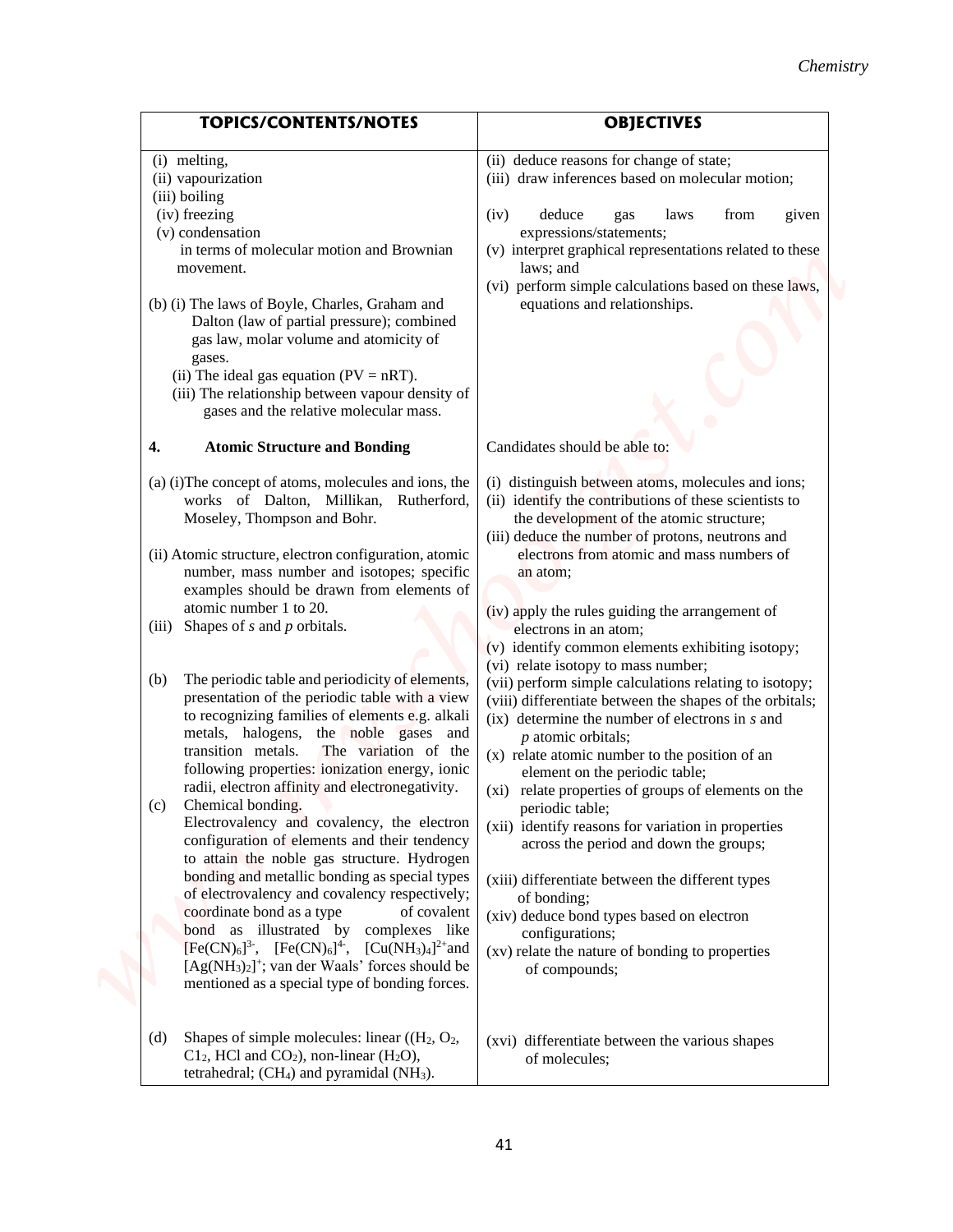## *Chemistry*

| <b>TOPICS/CONTENTS/NOTES</b>                                                                                                                                                                                                                                                                                                                                                                                                                                                                                          | <b>OBJECTIVES</b>                                                                                                                                                                                                                                                                                                                                                                                                                                                                                   |
|-----------------------------------------------------------------------------------------------------------------------------------------------------------------------------------------------------------------------------------------------------------------------------------------------------------------------------------------------------------------------------------------------------------------------------------------------------------------------------------------------------------------------|-----------------------------------------------------------------------------------------------------------------------------------------------------------------------------------------------------------------------------------------------------------------------------------------------------------------------------------------------------------------------------------------------------------------------------------------------------------------------------------------------------|
| Nuclear Chemistry:<br>(e)<br>(i) Radioactivity - Types and properties of                                                                                                                                                                                                                                                                                                                                                                                                                                              | xvii) distinguish between ordinary chemical<br>reaction and nuclear reaction;<br>(xviii) differentiate between natural and                                                                                                                                                                                                                                                                                                                                                                          |
| radiations<br>(ii) Nuclear reactions. Simple equations,<br>uses and applications of natural and<br>artificial radioactivity.                                                                                                                                                                                                                                                                                                                                                                                          | artificial radioactivity;<br>(xix) compare the properties of the different<br>types of nuclear radiations;<br>compute simple calculations on the<br>$(\mathbf{X}\mathbf{X})$<br>half-life of a radioactive material;<br>(xxi) balance simple nuclear equation; and<br>(xxii) identify the various applications of<br>radioactivity.                                                                                                                                                                 |
| 5. Air                                                                                                                                                                                                                                                                                                                                                                                                                                                                                                                | Candidates should be able to:                                                                                                                                                                                                                                                                                                                                                                                                                                                                       |
| The natural gaseous constituents and<br>(a)<br>their proportion in the air.<br>- nitrogen, oxygen, water vapour, carbon<br>(IV) oxide and the noble gases (argon<br>and neon).<br>(b) Air as a mixture and some uses of the<br>noble gas.                                                                                                                                                                                                                                                                             | (i) deduce reason (s) for the existence of<br>air as a mixture;<br>(ii) identify the principle involved in the<br>separation of air components;<br>(iii) deduce reasons for the variation in the<br>composition of air in the environment; and<br>(iv) specify the uses of some of the<br>constituents of air.                                                                                                                                                                                      |
| 6. Water                                                                                                                                                                                                                                                                                                                                                                                                                                                                                                              | Candidates should be able to:                                                                                                                                                                                                                                                                                                                                                                                                                                                                       |
| (a) Water as a product of the combustion<br>of hydrogen and its composition by<br>volume.<br>(b) Water as a solvent, atmospheric gases<br>dissolved in water and their biological<br>significance.<br>(c) Hard and soft water:<br>Temporary and permanent<br>hardness and methods of softening<br>hard water.<br>(d) Treatment of water for town supply.<br>(e) Water of crystallization, efflorescence,<br>deliquescence and hygroscopy. Example<br>of the substances exhibiting these<br>properties and their uses. | (i) identify the various uses of water;<br>(ii) identify the effects of dissolved atmospheric<br>gases in water;<br>(iii) distinguish between the properties of hard and<br>soft water;<br>(iv) determine the causes of hardness;<br>(v) identify methods of removal of hardness;<br>(vi) describe the processes involved in the<br>treatment of water for town supply;<br>(vii) distinguish between these phenomena; and<br>(viii) identify the various compounds that exhibit<br>these phenomena. |
| Solubility<br>7.                                                                                                                                                                                                                                                                                                                                                                                                                                                                                                      | Candidates should be able to:                                                                                                                                                                                                                                                                                                                                                                                                                                                                       |
| Unsaturated, saturated and<br>(a)<br>supersaturated solutions. Solubility<br>curves and simple deductions from<br>them, (solubility defined in terms of<br>mole per $dm^3$ ) and simple<br>calculations.                                                                                                                                                                                                                                                                                                              | (i) distinguish between the different types of<br>solutions;<br>(ii) interpret solubility curves;<br>(iii) calculate the amount of solute that can<br>dissolve in a given amount of solvent at a<br>given temperature;<br>(iv) deduce that solubility is temperature-dependent;                                                                                                                                                                                                                     |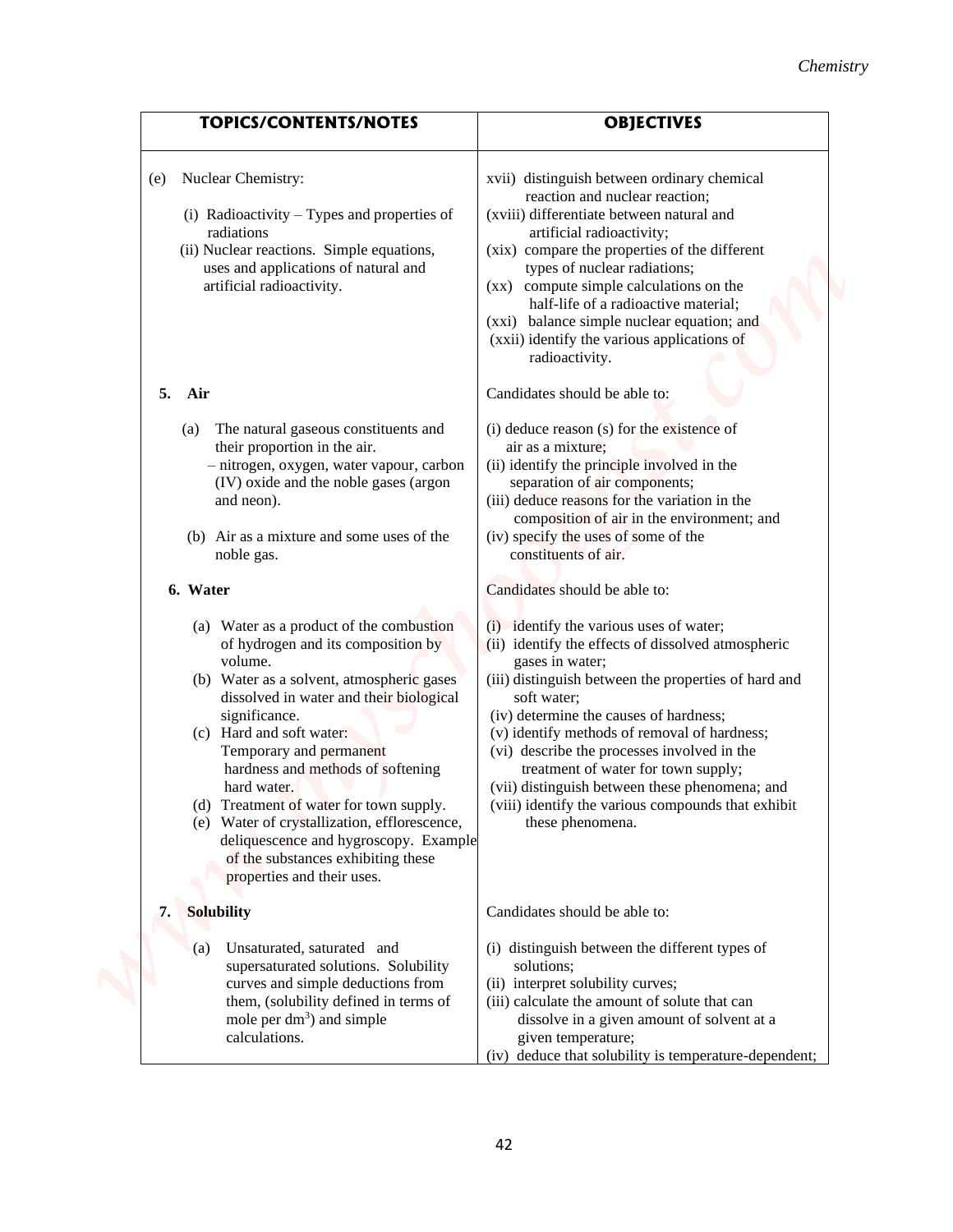|                                                                                                                                                                                                                                                                                                                                                                                                                                                        | Chemistry                                                                                                                                                                                                                                                                                                            |
|--------------------------------------------------------------------------------------------------------------------------------------------------------------------------------------------------------------------------------------------------------------------------------------------------------------------------------------------------------------------------------------------------------------------------------------------------------|----------------------------------------------------------------------------------------------------------------------------------------------------------------------------------------------------------------------------------------------------------------------------------------------------------------------|
| <b>TOPICS/CONTENTS/NOTES</b>                                                                                                                                                                                                                                                                                                                                                                                                                           | <b>OBJECTIVES</b>                                                                                                                                                                                                                                                                                                    |
| (b) Solvents for fats, oil and paints<br>and the use of such solvents<br>for the removal of stains.                                                                                                                                                                                                                                                                                                                                                    | (v) relate nature of solvents to their uses;                                                                                                                                                                                                                                                                         |
| (c) True and False solutions (Suspensions and<br>colloids):<br>Properties and examples.<br>Harmattan haze and water paints as examples<br>of suspensions and fog, milk, aerosol spray,<br>emulsion paints and rubber solution as<br>examples of colloids.                                                                                                                                                                                              | (vi) differentiate among true solutions,<br>suspensions and colloids;<br>(vii) compare the properties of a 'true' solution<br>and a 'false' solution; and<br>(viii) provide typical examples of suspensions<br>and colloids.                                                                                         |
| <b>Environmental Pollution</b><br>8.                                                                                                                                                                                                                                                                                                                                                                                                                   | Candidates should be able to:                                                                                                                                                                                                                                                                                        |
| Sources and effects of pollutants.<br>(a)<br>Air pollution:<br>(b)<br>Examples of air pollutants such as<br>H <sub>2</sub> S, CO, SO <sub>2</sub> , oxides of nitrogen,<br>chlorofluorocarbons and dust.<br>Water pollution<br>(c)                                                                                                                                                                                                                     | identify the different types of pollution and<br>(i)<br>pollutants;<br>specify different sources of pollutants;<br>(ii)<br>classify pollutants as biodegradable and<br>(iii)<br>non-biodegradable;<br>specify the effects of pollution on the<br>(iv)<br>environment; and<br>identify measures for control of<br>(v) |
| Sewage and oil pollution should be<br>known.<br>Soil pollution:<br>(d)<br>Oil spillage, biodegradable and<br>non-biodegradable pollutants.                                                                                                                                                                                                                                                                                                             | environmental pollution.                                                                                                                                                                                                                                                                                             |
| <b>Acids, Bases and Salts</b><br>9.<br>(a) General characteristics, properties and<br>uses of acids, bases and salts. Acids/base                                                                                                                                                                                                                                                                                                                       | Candidates should be able to:<br>(i) distinguish between the properties of<br>acids and bases;                                                                                                                                                                                                                       |
| indicators, basicity of acids; normal, acidic,<br>basic and double salts. An acid defined as a<br>substance whose aqueous solution furnishes<br>$H3O+ions$ or as a proton donor. Ethanoic,<br>citric and tartaric acids as examples of<br>naturally occurring organic acids, alums as<br>examples of double salts, preparation of<br>salts by neutralization, precipitation and<br>action of acids on metals. Oxides and<br>trioxocarbonate (IV) salts | (ii) identify the different types of acids<br>and bases;<br>(iii) determine the basicity of acids;<br>(iv) differentiate between acidity and<br>alkalinity using acid/base indicators;<br>(v) identify the various methods of<br>preparation of salts;<br>(vi) classify different types of salts;                    |
| (b) Qualitative comparison of the<br>conductance of molar solutions of<br>strong and weak acids and bases,<br>relationship between conductance and<br>amount of ions present.                                                                                                                                                                                                                                                                          | (vii) relate degree of dissociation to strength<br>of acids and bases;<br>(viii) relate degree of dissociation to<br>conductance;                                                                                                                                                                                    |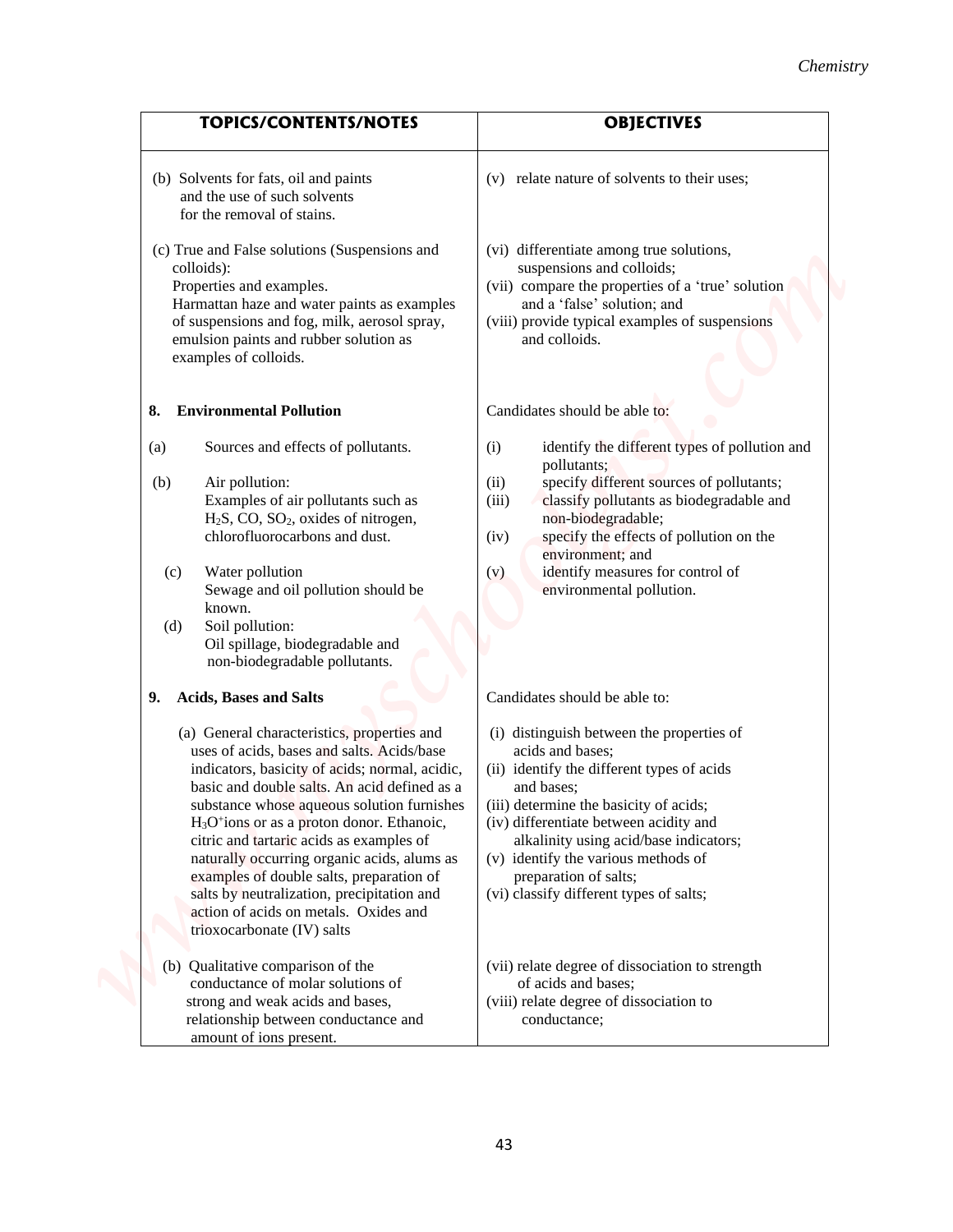| <b>TOPICS/CONTENTS/NOTES</b>                                                                                                                                                                                                                                                                                                                                                                                                                                                                                   | <b>OBJECTIVES</b>                                                                                                                                                                                                                                                                                                                                                                                                                                                                                                                                                                                                        |  |
|----------------------------------------------------------------------------------------------------------------------------------------------------------------------------------------------------------------------------------------------------------------------------------------------------------------------------------------------------------------------------------------------------------------------------------------------------------------------------------------------------------------|--------------------------------------------------------------------------------------------------------------------------------------------------------------------------------------------------------------------------------------------------------------------------------------------------------------------------------------------------------------------------------------------------------------------------------------------------------------------------------------------------------------------------------------------------------------------------------------------------------------------------|--|
| (c) pH and pOH scale; Simple calculations                                                                                                                                                                                                                                                                                                                                                                                                                                                                      | (ix) perform simple calculations on pH and pOH;                                                                                                                                                                                                                                                                                                                                                                                                                                                                                                                                                                          |  |
| (d) Acid/base titrations.                                                                                                                                                                                                                                                                                                                                                                                                                                                                                      | identify the appropriate acid-base<br>(X)<br>indicator;<br>interpret graphical representation of<br>(xi)<br>titration curves;<br>(xii) perform simple calculations based on                                                                                                                                                                                                                                                                                                                                                                                                                                              |  |
| (e) Hydrolysis of salts:<br>Simple examples such as<br>NH <sub>4</sub> Cl, AlCl <sub>3</sub> , Na <sub>2</sub> CO <sub>3</sub> and CH <sub>3</sub> COONa                                                                                                                                                                                                                                                                                                                                                       | the mole concept;<br>(xiii) balance equations for the hydrolysis<br>of salts; and<br>(xiv) deduce the properties (acidic, basic,<br>neutral) of the resultant solution.                                                                                                                                                                                                                                                                                                                                                                                                                                                  |  |
| 10. Oxidation and Reduction - Redox                                                                                                                                                                                                                                                                                                                                                                                                                                                                            | Candidates should be able to:                                                                                                                                                                                                                                                                                                                                                                                                                                                                                                                                                                                            |  |
| (a) Oxidation in terms of the addition of<br>oxygen or removal of hydrogen.<br>(b) Reduction as removal of oxygen or<br>addition of hydrogen.<br>(c) Oxidation and reduction in terms of<br>electron transfer.<br>(d) Use of oxidation numbers.<br>Oxidation and reduction treated as change<br>in oxidation number and use of oxidation<br>numbers in balancing simple equations.<br>(e) IUPAC nomenclature of inorganic<br>compounds using oxidation number.<br>(f) Tests for oxidizing and reducing agents. | (i) identify the various forms of expressing<br>oxidation and reduction;<br>(ii) classify chemical reactions in terms of<br>oxidation or reduction;<br>(iii) balance redox reaction equations;<br>(iv) deduce the oxidation number of chemical<br>species;<br>(v) compute the number of electron transfer<br>in redox reactions;<br>(vi) identify the name of redox species in a reaction<br>(vii) distinguish between oxidizing and reducing<br>agents in redox reactions;<br>(viii) apply oxidation number in naming inorganic<br>compounds; and<br>(ix) relate reagents to their oxidizing and reducing<br>abilities. |  |
| 11. Electrolysis<br>(a) Electrolytes and non-electrolytes.<br>Faraday's laws of electrolysis.<br>(b) (i) Electrolysis of dilute $H_2SO_4$ , aqueous<br>$CuSO4, CuCl2 solution, dilute and$<br>concentrated NaC1 solutions and<br>fused NaC1<br>(ii) Factors affecting discharge of ions at<br>the electrodes.                                                                                                                                                                                                  | Candidates should be able to:<br>distinguish between electrolytes and non-<br>(i)<br>electrolytes;<br>(ii) perform calculations based on faraday as<br>mole of electrons;<br>(iii) identify suitable electrodes for different<br>electrolytes;<br>(iv) specify the chemical reactions at the<br>electrodes;<br>(v) determine the products at the electrodes;<br>(vi) identify the factors that affect the products<br>of electrolysis;                                                                                                                                                                                   |  |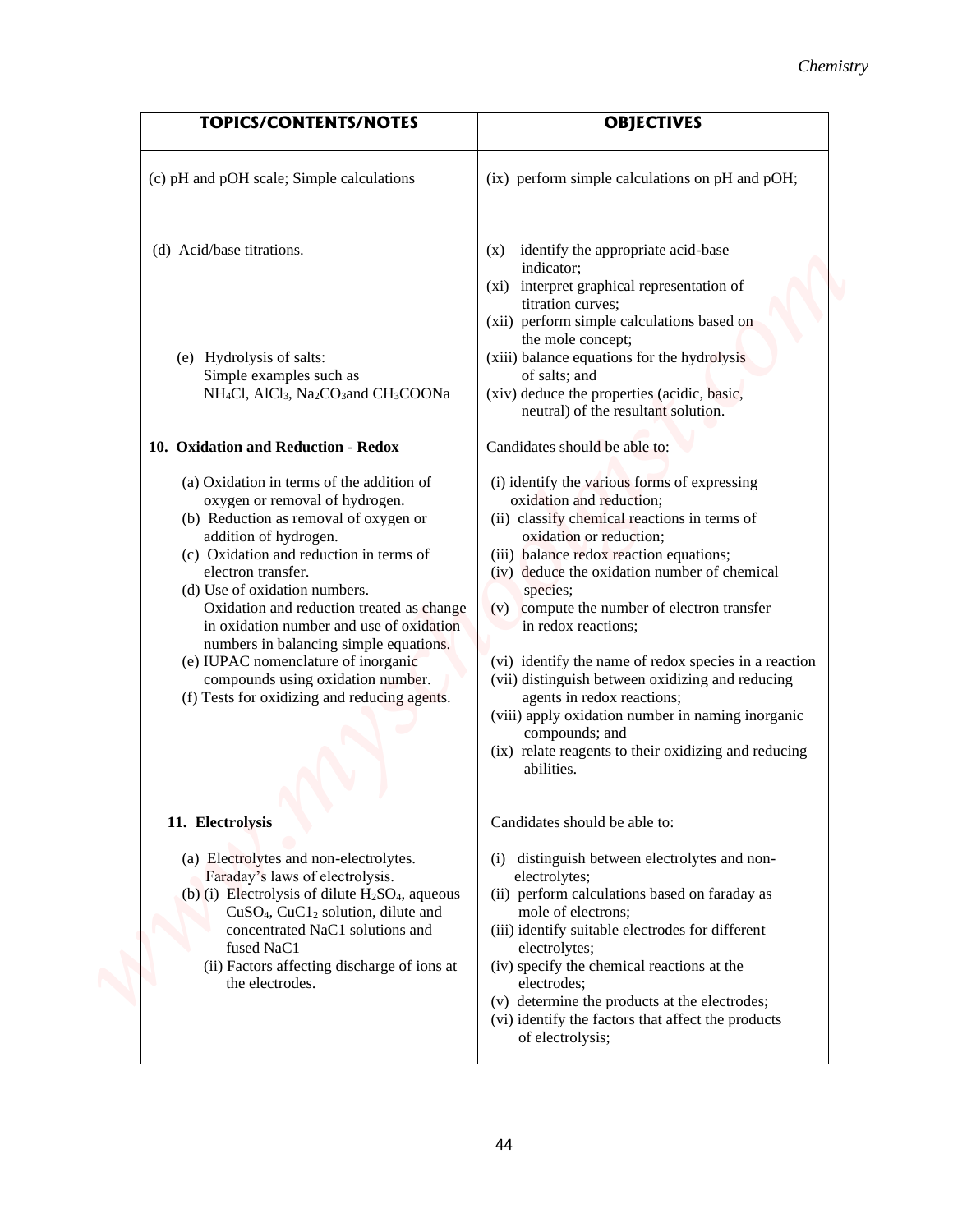| <b>TOPICS/CONTENTS/NOTES</b>                                                                                                                                                                                                                                                                                                                                                                                                                                                                                                                                                              | <b>OBJECTIVES</b>                                                                                                                                                                                                                                                                                                                                                                                                                                                                                                                                                              |
|-------------------------------------------------------------------------------------------------------------------------------------------------------------------------------------------------------------------------------------------------------------------------------------------------------------------------------------------------------------------------------------------------------------------------------------------------------------------------------------------------------------------------------------------------------------------------------------------|--------------------------------------------------------------------------------------------------------------------------------------------------------------------------------------------------------------------------------------------------------------------------------------------------------------------------------------------------------------------------------------------------------------------------------------------------------------------------------------------------------------------------------------------------------------------------------|
| (c) Uses of electrolysis:<br>Purification of metals e.g. copper and<br>production of elements and compounds<br>$(Al, Na, O2, Cl2 and NaOH).$                                                                                                                                                                                                                                                                                                                                                                                                                                              | (vii) specify the different areas of application of<br>electrolysis;                                                                                                                                                                                                                                                                                                                                                                                                                                                                                                           |
| (d) Electrochemical cells:<br>Electrochemical series (K, Ca, Na, Mg,<br>Al, Zn, Fe, Sn, Pb, H, Cu, Hg, Ag, Au,)<br>half-cell reactions and electrode potentials.<br>(Simple calculations only).                                                                                                                                                                                                                                                                                                                                                                                           | (viii) identify the various electrochemical cells;<br>calculate electrode potentials using half-<br>(ix)<br>cell reaction equations;                                                                                                                                                                                                                                                                                                                                                                                                                                           |
| (e) Corrosion as an electrolytic process,<br>cathodic protection of metals,<br>painting, electroplating and coating<br>with grease or oil as ways of<br>preventing iron from corrosion.                                                                                                                                                                                                                                                                                                                                                                                                   | determine the different areas of<br>(X)<br>application of electrolytic processes; and<br>(xi) identify methods used in protecting metals.                                                                                                                                                                                                                                                                                                                                                                                                                                      |
| 12. Energy Changes                                                                                                                                                                                                                                                                                                                                                                                                                                                                                                                                                                        | Candidates should be able to:                                                                                                                                                                                                                                                                                                                                                                                                                                                                                                                                                  |
| (a) Energy changes $(\Delta H)$ accompanying physical<br>and chemical changes:<br>dissolution of substances in/or<br>reaction with water e.g. Na, NaOH,<br>K, NH <sub>4</sub> Cl. Endothermic $(+\Delta H)$ and<br>exothermic $(-\Delta H)$ reactions.<br>(b) Entropy as an order-disorder<br>phenomenon: simple illustrations<br>like mixing of gases and dissolution<br>of salts.<br>(c) Spontaneity of reactions:<br>$\Delta G^{\circ} = 0$ as a criterion for equilibrium, $\Delta G$<br>greater or less than zero as a criterion for<br>non-spontaneity or spontaneity respectively. | (i) determine the types of heat changes<br>$(\Delta H)$ in physical and chemical processes;<br>(ii) interpret graphical representations of heat<br>changes;<br>(iii) relate the physical state of a substance<br>to the degree of orderliness;<br>(iv) determine the conditions for spontaneity<br>of a reaction;<br>(v) relate $\Delta H^{\theta}$ , $\Delta S^{\theta}$ and $\Delta G^{\theta}$ as the driving<br>forces for chemical reactions; and<br>(vi) solve simple problems based on the<br>relationships $\Delta G^{\circ} = \Delta H^{\circ}$ - $T\Delta S^{\circ}$ |
| 13. Rates of Chemical Reaction                                                                                                                                                                                                                                                                                                                                                                                                                                                                                                                                                            | Candidates should be able to:                                                                                                                                                                                                                                                                                                                                                                                                                                                                                                                                                  |
| (a) Elementary treatment of the following factors<br>which can change the rate of a chemical<br>reaction:<br>Temperature e.g. the reaction between HCl and<br>(1)<br>$Na2S2O3$ or Mg and HCl                                                                                                                                                                                                                                                                                                                                                                                              | (i) identify the factors that affect the rates of a<br>chemical reaction;<br>(ii) determine the effects of temperature on<br>the rate of reactions;                                                                                                                                                                                                                                                                                                                                                                                                                            |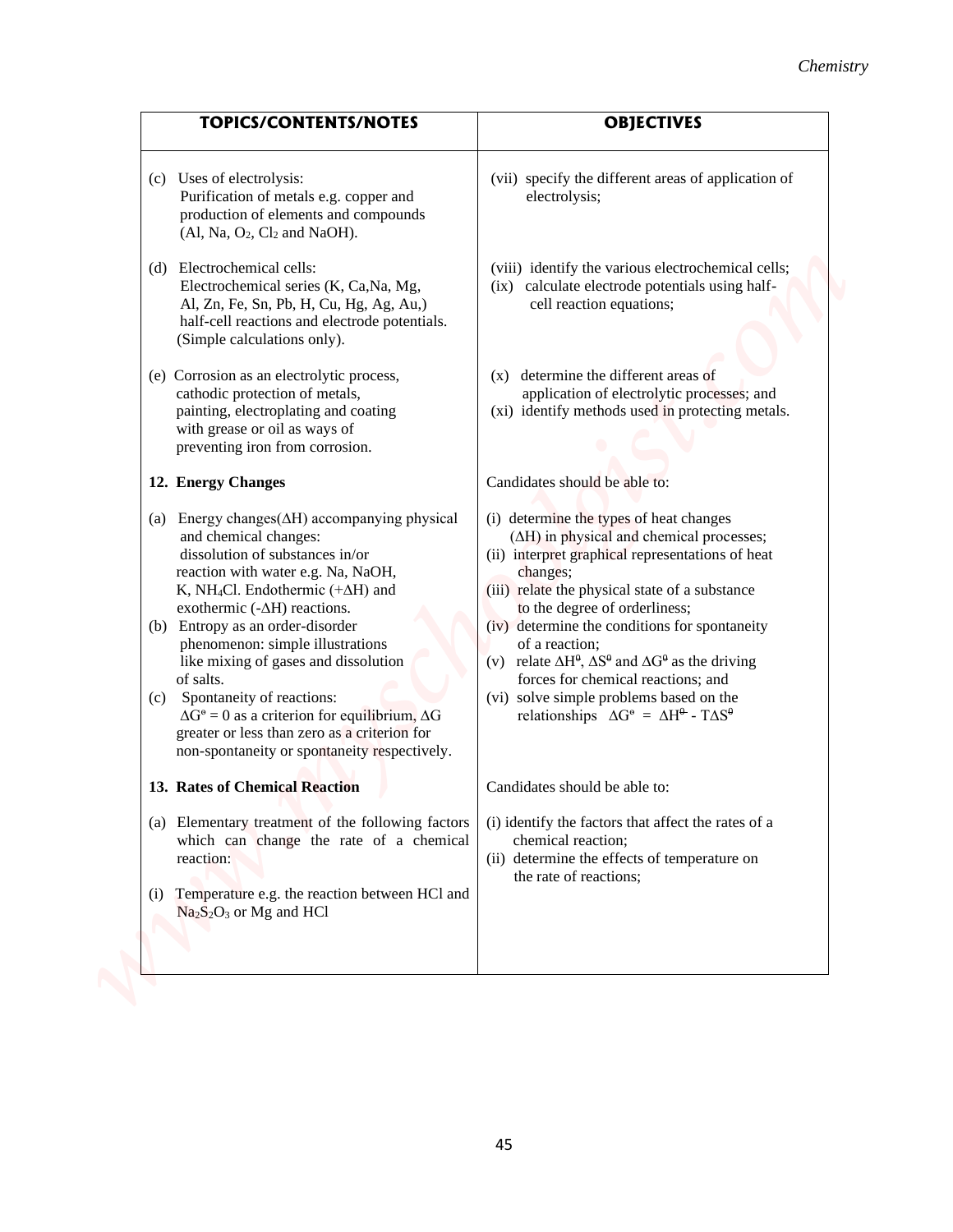|                                                                                                                                                                                                                                                                                 | Chemistry                                                                                                                                                                                                                                                                                          |
|---------------------------------------------------------------------------------------------------------------------------------------------------------------------------------------------------------------------------------------------------------------------------------|----------------------------------------------------------------------------------------------------------------------------------------------------------------------------------------------------------------------------------------------------------------------------------------------------|
|                                                                                                                                                                                                                                                                                 |                                                                                                                                                                                                                                                                                                    |
| <b>TOPICS/CONTENTS/NOTES</b>                                                                                                                                                                                                                                                    | <b>OBJECTIVES</b>                                                                                                                                                                                                                                                                                  |
| Concentration/pressure e.g. the reaction<br>(i)<br>between HCl and $Na2S2O3$ , HCl and marble<br>and the iodine clock reaction, for gaseous<br>systems, pressure may be used as<br>concentration term.                                                                          | (iii) examine the effect of concentration/pressure on<br>the rate of a chemical reaction;<br>describe how the rate of a chemical reaction is<br>(iv)<br>affected by surface area;<br>determine the types of catalysts suitable for                                                                 |
| (iii) Surface area e.g. the reaction<br>between marble and HCl with<br>marble in<br>(i) powdered form<br>(ii) lumps of the same mass.                                                                                                                                           | (v)<br>different reactions and their effects;<br>determine ways of moderating these effects in<br>(vi)<br>chemical reactions;                                                                                                                                                                      |
| (iv) Catalyst e.g. the decomposition<br>of $H_2O_2$ or $KClO_3$ in the<br>presence or absence of MnO <sub>2</sub>                                                                                                                                                               | (vii) interpret reaction rate curves;                                                                                                                                                                                                                                                              |
| (b) Reaction rate curves.<br>(c) Activation energy<br>Qualitative treatment of Arrhenius' law and<br>the collision theory, effect of light on some<br>reactions. e.g. halogenation of alkanes                                                                                   | (viii) solve simple problems on the rate of reactions;<br>(ix) relate the rate of reaction to the kinetic theory<br>of matter.<br>(x) examine the significance of activation energy to<br>chemical reactions; and<br>(xi) deduce the value of activation energy (Ea) from<br>reaction rate curves. |
| 14. Chemical Equilibra                                                                                                                                                                                                                                                          | Candidates should be able to:                                                                                                                                                                                                                                                                      |
| Reversible reactions and factors governing<br>the equilibrium position. Dynamic<br>equilibrium. Le Chatelier's principle and<br>equilibrium constant. Simple examples to<br>include action of steam on iron and<br>$N_2O_4 \implies 2NO_2.$<br>No calculation will be required. | (i) identify the factors that affect the position<br>of equilibrium of a chemical reaction;<br>(ii) predict the effects of each factor on the position<br>of equilibrium; and<br>(iii) determine the effects of these factors on<br>equilibrium constant.                                          |
| 15. Non-metals and Their Compounds                                                                                                                                                                                                                                              | Candidates should be able to:                                                                                                                                                                                                                                                                      |
| Hydrogen: commercial production from<br>(a)<br>water gas and cracking of petroleum<br>fractions, laboratory preparation,<br>properties, uses and test for hydrogen.                                                                                                             | (i) predict reagents for the laboratory and<br>industrial preparation of these gases and<br>their compounds;<br>(ii) identify the properties of the gases and their<br>compounds;                                                                                                                  |
| (b) Halogens: Chlorine as a representative<br>element of the halogen. Laboratory<br>preparation, industrial preparation by<br>electrolysis, properties and uses, e.g.<br>water sterilization, bleaching,<br>manufacture of HCl, plastics and                                    | (iii) compare the properties of these gases and<br>their compounds;<br>(iv) specify the uses of each gas and its<br>compounds;<br>(v) determine the specific test for each gas and its<br>compounds;                                                                                               |
| insecticides.                                                                                                                                                                                                                                                                   | (vi) determine specific tests for Cl, $SO_4^2$ , $SO_3^2$ ,<br>$S^2$ , NH <sub>4</sub> <sup>+</sup> , NO <sub>3</sub> <sup>-</sup> , CO <sub>3</sub> <sup>2</sup> <sup>-</sup> , HCO <sub>3</sub>                                                                                                  |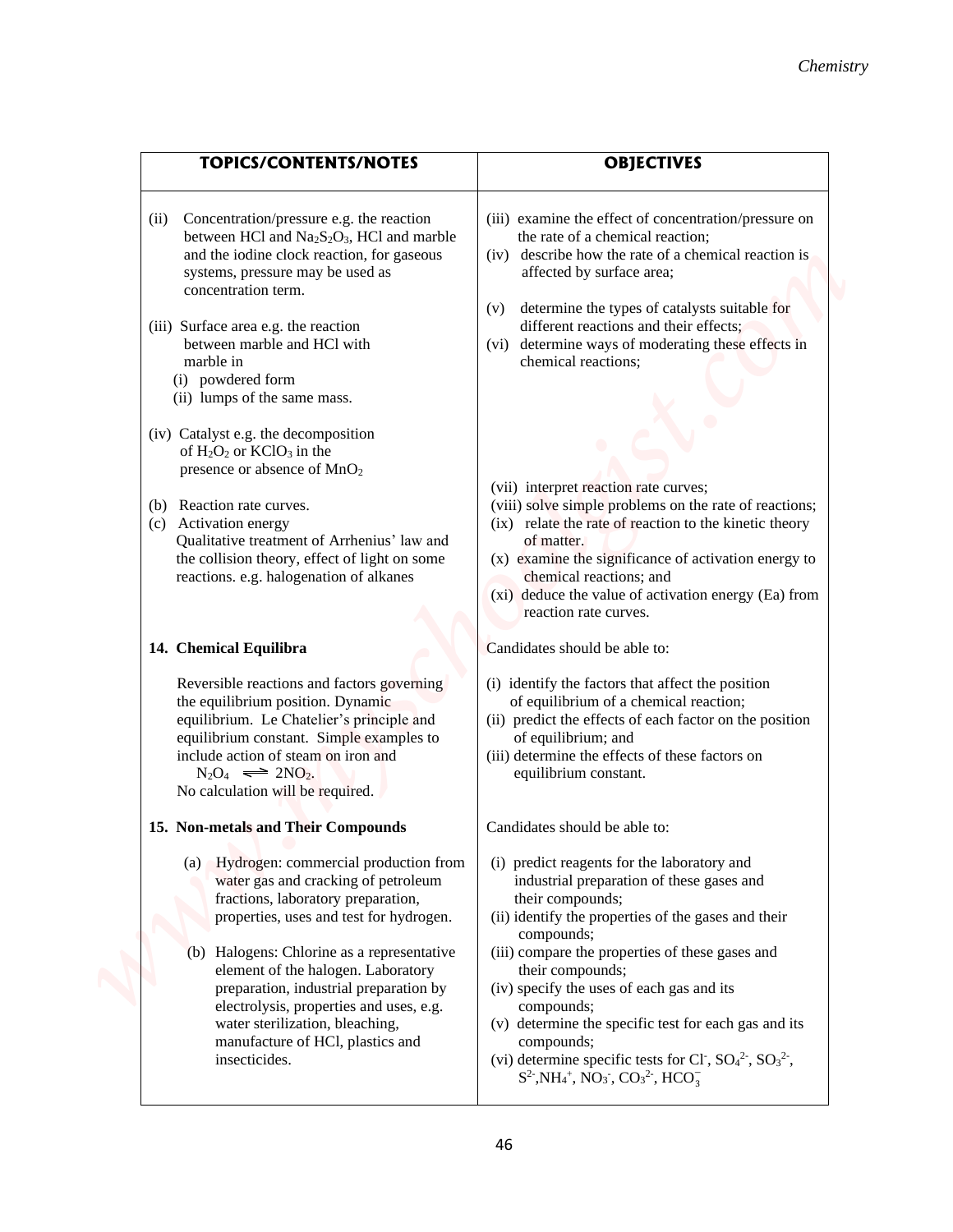| <b>TOPICS/CONTENTS/NOTES</b>                                                                                                                                                                                                                                                                                                                                                                                                                                                                       | <b>OBJECTIVES</b>                                                                                                                                                                                              |
|----------------------------------------------------------------------------------------------------------------------------------------------------------------------------------------------------------------------------------------------------------------------------------------------------------------------------------------------------------------------------------------------------------------------------------------------------------------------------------------------------|----------------------------------------------------------------------------------------------------------------------------------------------------------------------------------------------------------------|
| Hydrogen chloride and Hydrochloric acid:<br>Preparation and properties. Chlorides and test<br>for chlorides.<br>(c) Oxygen and Sulphur                                                                                                                                                                                                                                                                                                                                                             | (vii) predict the reagents for preparation,<br>properties and uses of $\text{HCl}_{(g)}$ and $\text{HCl}_{(aq)}$ ;<br>(viii) identify the allotropes of oxygen;<br>(ix) determine the significance of ozone to |
| (i) Oxygen:<br>Laboratory preparation, properties and uses.<br>Commercial production from liquid air.<br>Oxides: Acidic, basic, amphoteric and neutral,<br>trioxygen (ozone) as an allotrope and the                                                                                                                                                                                                                                                                                               | our environment;<br>classify the oxides of oxygen and their<br>(x)<br>properties;                                                                                                                              |
| importance of ozone in the atmosphere.<br>(ii) Sulphur:<br>Uses and allotropes:<br>preparation of allotropes is not expected.                                                                                                                                                                                                                                                                                                                                                                      | (xi) identify the allotropes of sulphur and their<br>uses;<br>(xii) predict the reagents for preparation, properties                                                                                           |
| Preparation, properties and uses of sulphur (IV)<br>oxide, the reaction of SO <sub>2</sub> with alkalis.<br>Trioxosulphate (IV) acid and its salts, the effect<br>of acids on salts of trioxosulphate (IV),<br>Tetraoxosulphate (VI) acid: Commercial<br>preparation (contact process only), properties as<br>a dilute acid, an oxidizing and a dehydrating<br>agents and uses. Test for $SO_4^2$ .<br>Hydrogen sulphide: Preparation and properties<br>as a weak acid, reducing and precipitating | and uses of $SO_2$ and $H_2S$ ;<br>(xiii) specify the preparations of $H_2SO_4$ and $H_2SO_3$ ,<br>their properties and uses;                                                                                  |
| agents. Test for $S^2$<br>(d) Nitrogen:<br>(i) Laboratory preparation                                                                                                                                                                                                                                                                                                                                                                                                                              | (xiv) specify the laboratory and industrial<br>preparation of NH <sub>3</sub> ;                                                                                                                                |
| (ii) Production from liquid air<br>(iii) Ammonia:<br>Laboratory and industrial<br>preparations (Haber Process only),<br>properties and uses, ammonium salts<br>and their uses, oxidation of<br>ammonia to nitrogen (IV)<br>oxide and trioxonitrate (V) acid.<br>Test for NH <sub>4</sub> <sup>+</sup>                                                                                                                                                                                              | $(xv)$ identify the properties and uses of NH <sub>3</sub> ;                                                                                                                                                   |
| (iv) Trioxonitrate (V) acid:<br>Laboratory preparation from ammonia;<br>properties and uses. Trioxonitrate (V) salt-<br>action of heat and uses. Test for NO <sub>3</sub> <sup>-</sup><br>(v) Oxides of nitrogen: Properties.                                                                                                                                                                                                                                                                      | (xvi) identify reagents for the laboratory<br>preparation of HNO <sub>3</sub> , its properties and<br>uses;<br>(xvii) specify the properties of $N_2O$ , NO, NO <sub>2</sub> gases.                            |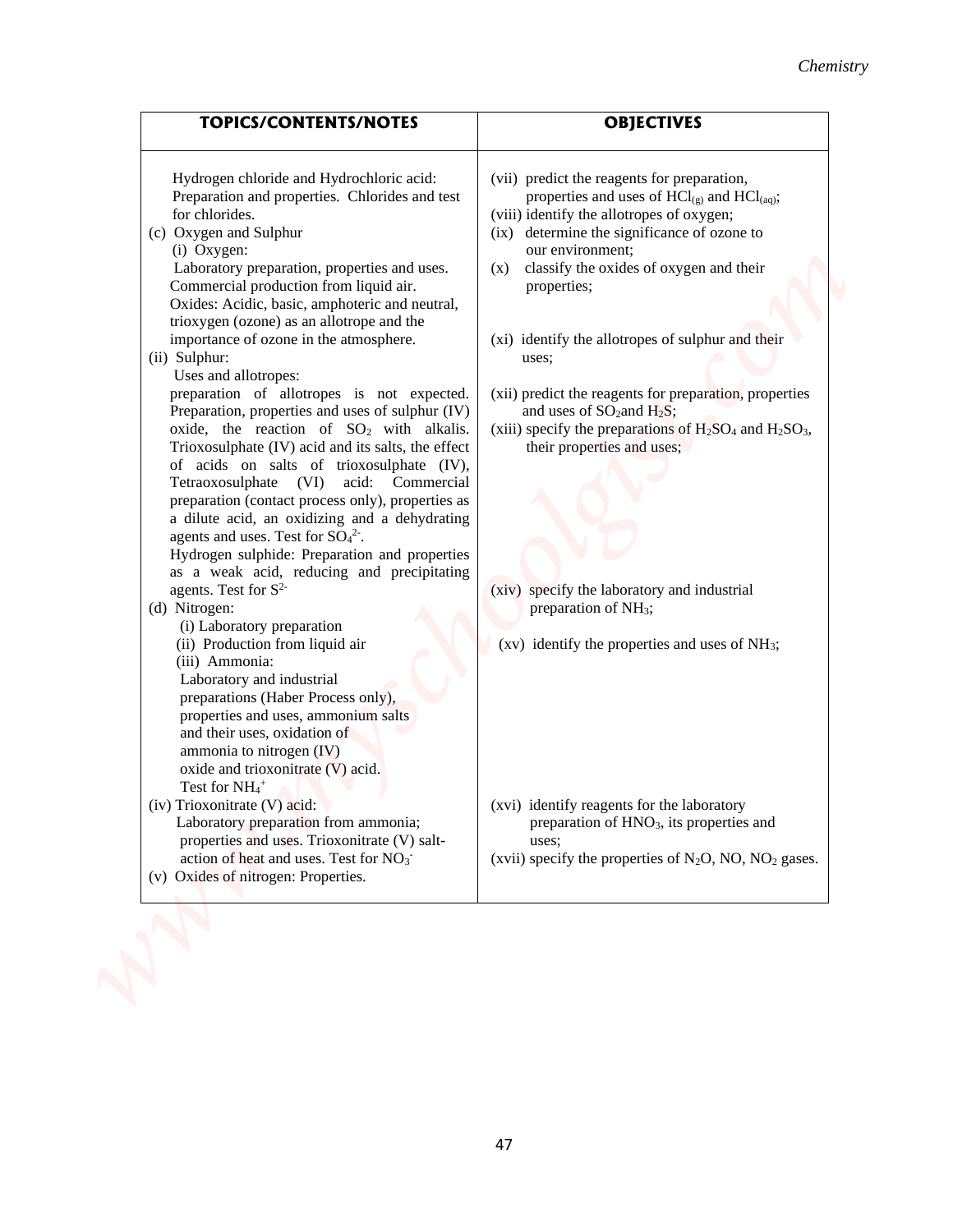| <b>TOPICS/CONTENTS/NOTES</b><br><b>OBJECTIVES</b><br>The nitrogen cycle.<br>(xviii) examine the relevance of nitrogen cycle<br>to the environment;<br>(e) Carbon:<br>(xix) identify allotropes of carbon;<br>(xx) predict reagents for the laboratory<br>(i) Allotropes: Uses and properties<br>preparation of $CO2$ ;<br>(ii) Carbon (IV) oxide:<br>(xxi) specify the properties of $CO2$ and its<br>Laboratory preparation, properties<br>and uses. Action of heat on<br>uses:<br>(xxii) determine the reagents for the<br>trioxocarbonate (IV) salts and test for<br>laboratory preparation of CO;<br>CO <sub>3</sub> <sup>2</sup><br>(xxiii) predict the effects of CO on human;<br>(iii) Carbon (II) oxide:<br>Laboratory preparation, properties<br>including its effect on blood;<br>(xxiv) identify the different forms of coal;<br>sources of carbon (II) oxide to<br>(xxv) determine their uses;<br>include charcoal, fire and exhaust<br>(xxvi) specify the products of the destructive<br>fumes.<br>distillation of wood and coal; and<br>(iv) Coal: Different types, products<br>(xxvii) specify the uses of coke and synthesis gas.<br>obtained from destructive distillation of<br>wood and coal.<br>(v) Coke: Gasification and uses.<br>Manufacture of synthesis gas and uses. |
|------------------------------------------------------------------------------------------------------------------------------------------------------------------------------------------------------------------------------------------------------------------------------------------------------------------------------------------------------------------------------------------------------------------------------------------------------------------------------------------------------------------------------------------------------------------------------------------------------------------------------------------------------------------------------------------------------------------------------------------------------------------------------------------------------------------------------------------------------------------------------------------------------------------------------------------------------------------------------------------------------------------------------------------------------------------------------------------------------------------------------------------------------------------------------------------------------------------------------------------------------------------------------------------------|
|                                                                                                                                                                                                                                                                                                                                                                                                                                                                                                                                                                                                                                                                                                                                                                                                                                                                                                                                                                                                                                                                                                                                                                                                                                                                                                |
|                                                                                                                                                                                                                                                                                                                                                                                                                                                                                                                                                                                                                                                                                                                                                                                                                                                                                                                                                                                                                                                                                                                                                                                                                                                                                                |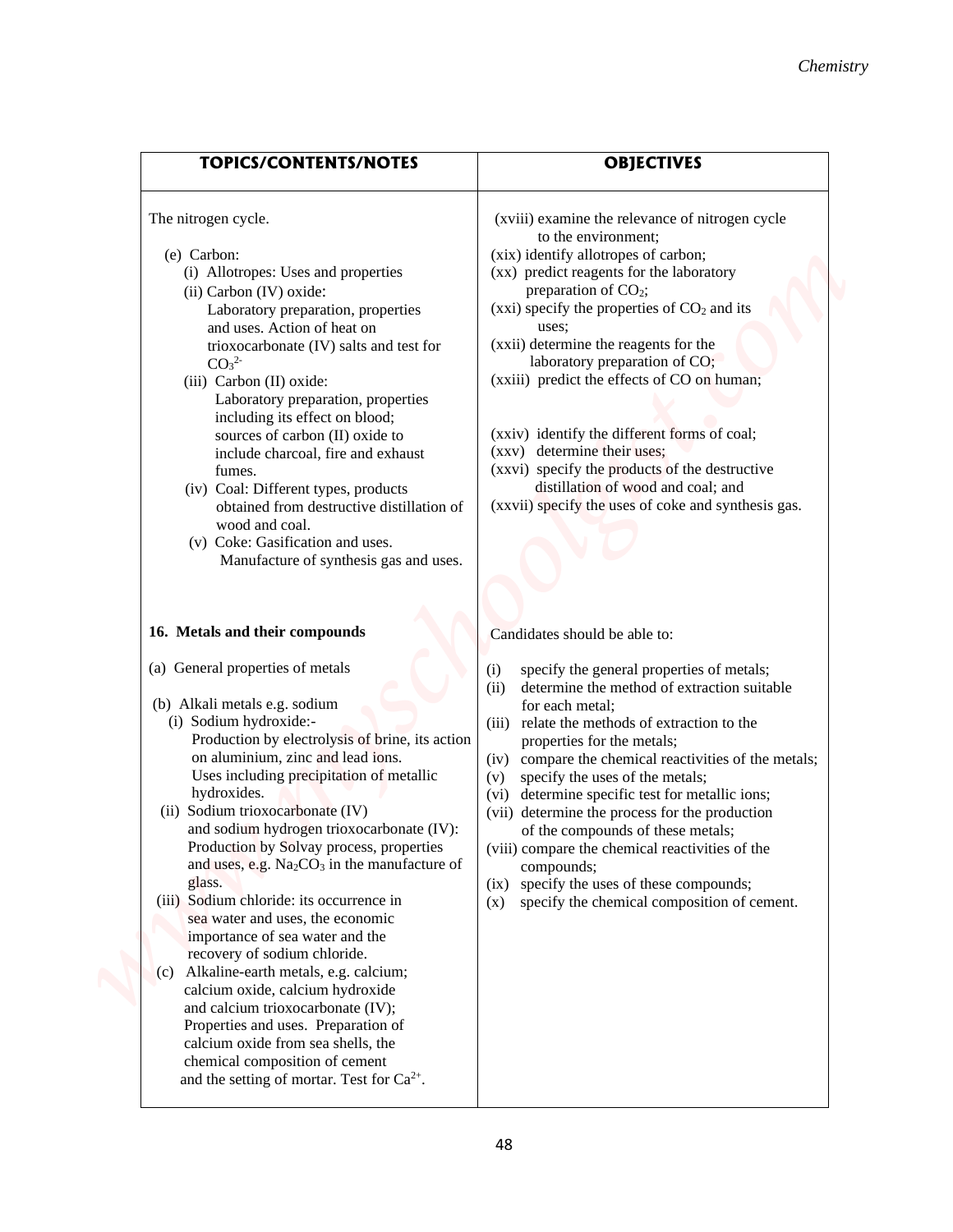|                                                                                                                                                                                                                        | Chemistry                                                                                                                                                                                                                                                                            |
|------------------------------------------------------------------------------------------------------------------------------------------------------------------------------------------------------------------------|--------------------------------------------------------------------------------------------------------------------------------------------------------------------------------------------------------------------------------------------------------------------------------------|
|                                                                                                                                                                                                                        |                                                                                                                                                                                                                                                                                      |
| <b>TOPICS/CONTENTS/NOTES</b>                                                                                                                                                                                           | <b>OBJECTIVES</b>                                                                                                                                                                                                                                                                    |
| (c) Aluminium<br>Purification of bauxite, electrolytic<br>extraction, properties and uses of<br>aluminium and its compounds.                                                                                           | describe the method of purification of bauxite;<br>$(x_i)$                                                                                                                                                                                                                           |
| Test for $Al^{3+}$<br>$(e)$ Tin                                                                                                                                                                                        | (xii) specify the ores of tin;<br>(xiii) relate the method of extraction to its                                                                                                                                                                                                      |
| Extraction from its ores.<br>Properties and uses.                                                                                                                                                                      | properties;<br>(xiv) specify the uses of tin;                                                                                                                                                                                                                                        |
| Metals of the first transition series.<br>(f)                                                                                                                                                                          | (xv) identify the general properties of the first<br>transition metals;                                                                                                                                                                                                              |
| Characteristic properties:<br>(i) electron configuration<br>(ii) oxidation states                                                                                                                                      | (xvi) deduce reasons for the specific properties<br>of the transition metals;                                                                                                                                                                                                        |
| (iii) complex ion formation<br>(iv) formation of coloured ions<br>(v) catalysis                                                                                                                                        | (xvii) determine the IUPAC names of simple<br>transition metal complexes;                                                                                                                                                                                                            |
| $(g)$ Iron<br>Extraction from sulphide and oxide<br>ores, properties and uses, different forms<br>of iron and their properties and<br>advantages of steel over iron.<br>Test for $\text{Fe}^{2+}$ and $\text{Fe}^{3+}$ | (xviii) determine the suitable method of<br>extraction of iron;<br>specify the properties and uses of iron;<br>(xix)<br>identify the different forms of iron, their<br>$(\mathbf{X}\mathbf{X})$<br>compositions, properties and uses;                                                |
| (h) Copper<br>Extraction from sulphide and oxide<br>ores, properties and uses of copper.<br>Preparation and uses of copper $(\Pi)$<br>Tetraoxosulphate (VI). Test for Cu <sup>2+</sup>                                 | (xxi) identify the appropriate method of<br>extraction of copper from its compounds;<br>(xxii) relate the properties of copper and its<br>compound to their uses;<br>(xxiii) specify the method for the preparation of<br>CuSO <sub>4</sub> ;                                        |
| Alloy<br>(i)<br>Steel, stainless steel, brass, bronze,<br>type-metal, duralumin, soft solder,<br>permallory and alnico (constituents and<br>uses only).                                                                | (xxiv) specify the constituents and uses of the<br>various alloys mentioned; and<br>(xxv) compare the properties and uses of alloys<br>to pure metals.                                                                                                                               |
| 17. Organic Compounds                                                                                                                                                                                                  | Candidates should be able to:                                                                                                                                                                                                                                                        |
| An introduction to the tetravalency of<br>carbon, the general formula, IUPAC<br>nomenclature and the determination of<br>empirical formula of each class of the<br>organic compounds mentioned below.                  | (i) derive the name of organic compounds from<br>their general formulae;<br>(ii) relate the name of a compound to its structure;<br>(iii) relate the tetravalency of carbon to its ability<br>to form chains of compound (catenation);<br>(iv) classify compounds according to their |
| (a) Aliphatic hydrocarbons                                                                                                                                                                                             | functional groups;                                                                                                                                                                                                                                                                   |
| (i) Alkanes<br>Homologous series in relation<br>to physical properties,<br>substitution reaction and a few                                                                                                             | (v) derive empirical formula and molecular<br>formula, from given data;<br>(vi) relate structure/functional groups to specific<br>properties;                                                                                                                                        |
| examples and uses of halogenated                                                                                                                                                                                       | (vii) derive various isomeric forms from a given                                                                                                                                                                                                                                     |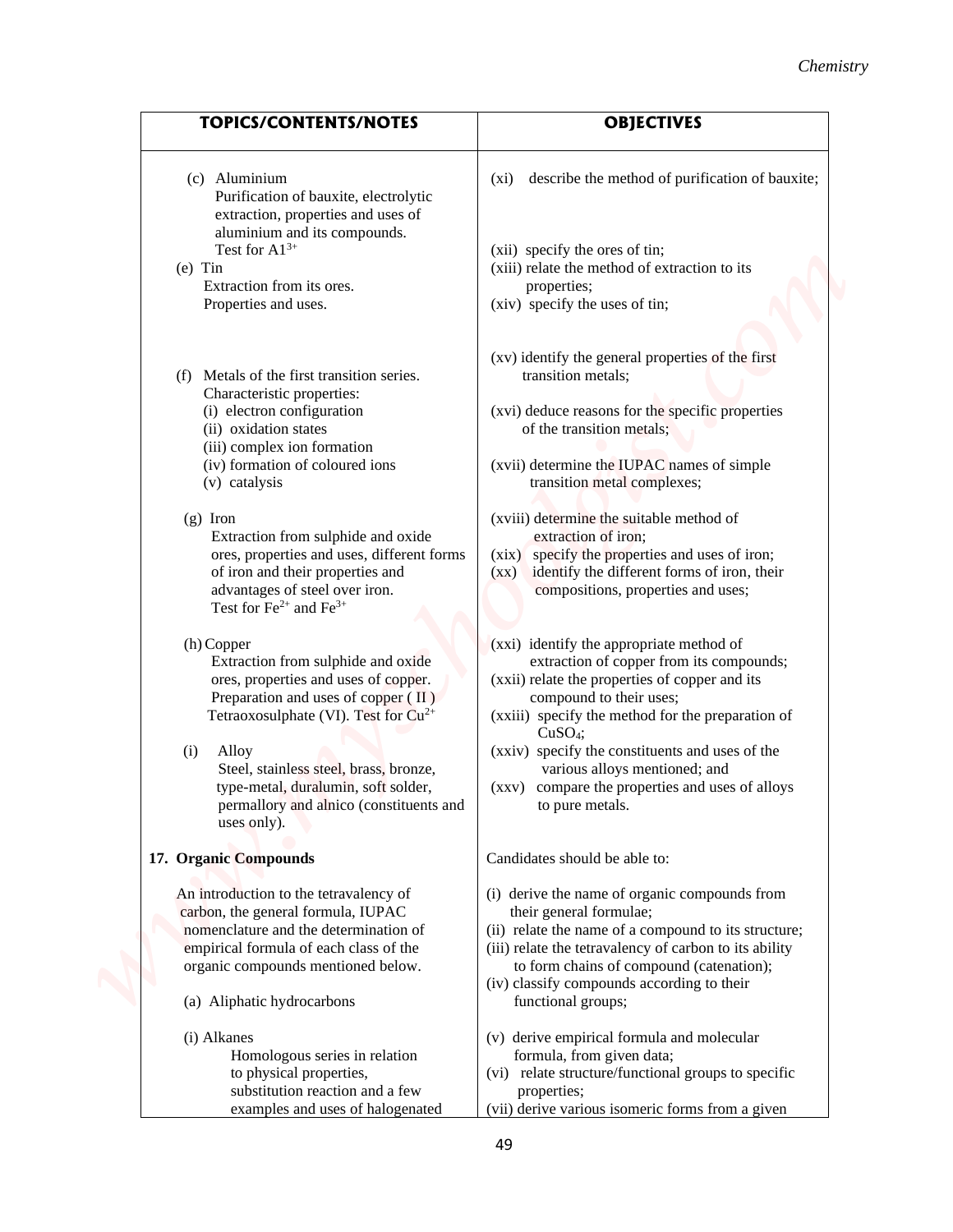|                                                                                                                                                                                                                                                                                                                                                     | Chemistry                                                                                                                                                                                                                                                                                                                                                                                                                                                                                                        |
|-----------------------------------------------------------------------------------------------------------------------------------------------------------------------------------------------------------------------------------------------------------------------------------------------------------------------------------------------------|------------------------------------------------------------------------------------------------------------------------------------------------------------------------------------------------------------------------------------------------------------------------------------------------------------------------------------------------------------------------------------------------------------------------------------------------------------------------------------------------------------------|
| <b>TOPICS/CONTENTS/NOTES</b>                                                                                                                                                                                                                                                                                                                        | <b>OBJECTIVES</b>                                                                                                                                                                                                                                                                                                                                                                                                                                                                                                |
| products. Isomerism: structural only<br>(examples on isomerism should<br>not go beyond six carbon atoms).<br>Petroleum: composition, fractional distillation<br>and major products; cracking and reforming,<br>Petrochemicals - starting materials of organic<br>syntheses, quality of petrol and meaning of<br>octane number.                      | formula;<br>(viii) distinguish between the different types of<br>isomerism;<br>classify the various types of hydrocarbons;<br>(ix)<br>distinguish each class of hydrocarbons by their<br>(x)<br>properties;<br>specify the uses of various hydrocarbons;<br>$(x_i)$<br>identify crude oil as a complex mixture<br>(xii)<br>of hydrocarbons;<br>(xiii) relate the fractions of hydrocarbons to their<br>properties and uses;<br>(xiv) relate transformation processes to quality<br>improvement of the fractions; |
| (ii) Alkenes<br>Isomerism: structural and geometric<br>isomerism, additional and<br>polymerization reactions, polythene<br>and synthetic rubber as examples of<br>products of polymerization and its use<br>in vulcanization.                                                                                                                       | (xv) distinguish between various polymerization<br>processes;<br>(xvi) specify the process involved in vulcanization;                                                                                                                                                                                                                                                                                                                                                                                            |
| (iii) Alkynes<br>Ethyne – production from action of<br>water on carbides, simple reactions and<br>properties of ethyne.                                                                                                                                                                                                                             | (xvii) specify chemical test for terminal alkynes;                                                                                                                                                                                                                                                                                                                                                                                                                                                               |
| (b) Aromatic hydrocarbons e.g. benzene -<br>structure, properties and uses.<br>(c) Alkanols<br>Primary, secondary, tertiary - production                                                                                                                                                                                                            | (xviii) distinguish between aliphatic and aromatic<br>hydrocarbons;<br>(xix) relate the properties of benzene to its structure;                                                                                                                                                                                                                                                                                                                                                                                  |
| of ethanol by fermentation and from<br>petroleum by-products. Local examples<br>of fermentation and distillation, e.g.<br>gin from palm wine and other local<br>sources and glycerol as a polyhydric<br>alkanol.<br>Reactions of OH group $-$ oxidation as a<br>distinguishing test among primary, secondary<br>and tertiary alkanols (Lucas test). | (xx) compare the various classes of alkanols;<br>(xxi) determine the processes involved in ethanol<br>production;<br>(xxii) examine the importance of ethanol as an<br>alternative energy provider;<br>(xxiii) distinguish the various classes of alkanols;                                                                                                                                                                                                                                                      |
| (d) Alkanals and alkanones.<br>Chemical test to distinguish between<br>alkanals and alkanones.<br>(e) Alkanoic acids.<br>Chemical reactions; neutralization and<br>esterification, ethanedioic (oxalic) acid                                                                                                                                        | (xxiv) differentiate between alkanals and alkanones;                                                                                                                                                                                                                                                                                                                                                                                                                                                             |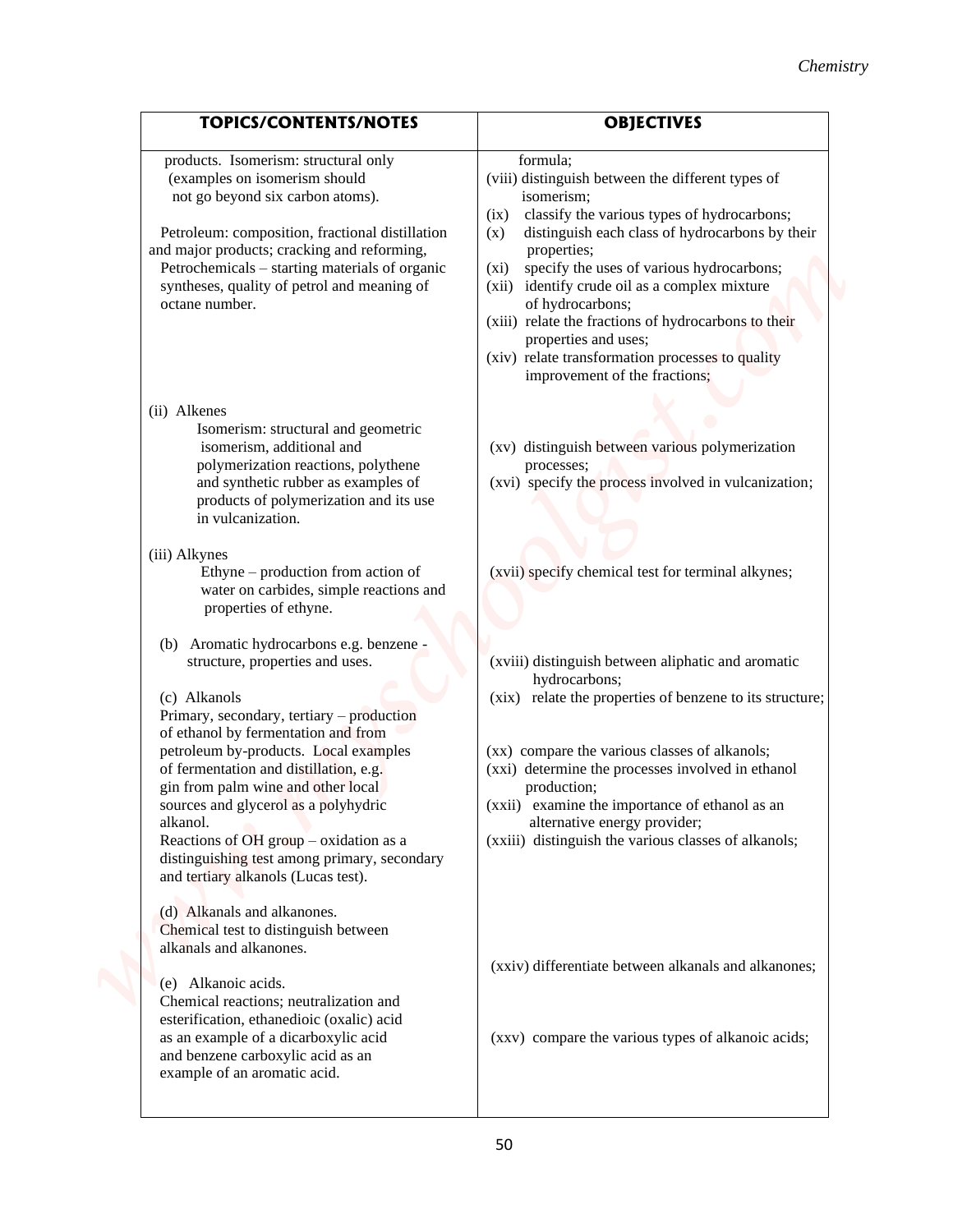|                                                                                                                                                                                                                                                                                                                                                                                                                                                                                                                                                                                                                                                                                                                                                                                                                                                                                                                                                                                                                                                    | Chemistry                                                                                                                                                                                                                                                                                                                                                                                                                                                                                                                                                                                                                                                                                                                                                                                                                                                                                                                                                                                                                                  |
|----------------------------------------------------------------------------------------------------------------------------------------------------------------------------------------------------------------------------------------------------------------------------------------------------------------------------------------------------------------------------------------------------------------------------------------------------------------------------------------------------------------------------------------------------------------------------------------------------------------------------------------------------------------------------------------------------------------------------------------------------------------------------------------------------------------------------------------------------------------------------------------------------------------------------------------------------------------------------------------------------------------------------------------------------|--------------------------------------------------------------------------------------------------------------------------------------------------------------------------------------------------------------------------------------------------------------------------------------------------------------------------------------------------------------------------------------------------------------------------------------------------------------------------------------------------------------------------------------------------------------------------------------------------------------------------------------------------------------------------------------------------------------------------------------------------------------------------------------------------------------------------------------------------------------------------------------------------------------------------------------------------------------------------------------------------------------------------------------------|
| <b>TOPICS/CONTENTS/NOTES</b>                                                                                                                                                                                                                                                                                                                                                                                                                                                                                                                                                                                                                                                                                                                                                                                                                                                                                                                                                                                                                       | <b>OBJECTIVES</b>                                                                                                                                                                                                                                                                                                                                                                                                                                                                                                                                                                                                                                                                                                                                                                                                                                                                                                                                                                                                                          |
| Alkanoates<br>(f)<br>Formation from alkanoic acids and<br>alkanols – fats and oils as alkanoates.<br>Saponification:<br>Production of soap and margarine from<br>alkanoates and distinction between<br>detergents and soaps.<br>(g) Amines (Alkanamines) Primary, Secondary,<br>and tertiary<br>(h) Carbohydrates<br>Classification - mono-, di- and polysaccharides;<br>composition, chemical tests for simple sugars<br>and reaction with concentrated<br>tetraoxosulphate (VI) acid. Hydrolysis of<br>complex sugars e.g. cellulose from cotton and<br>starch from cassava, the uses of sugar and<br>starch in the production of alcoholic<br>beverages, pharmaceuticals and textiles.<br>(i) Proteins:<br>Primary structures, hydrolysis and<br>tests<br>(Ninhydrin,<br>Biuret,<br>Millon's<br>and<br>xanthoproteic)<br>Enzymes and their functions.<br>(j) Polymers:<br>Natural and synthetic rubber; addition and<br>condensation polymerization.<br>Methods of preparation, examples and uses.<br>Thermoplastic and thermosetting plastics. | (xxvi) identify natural sources of alkanoates;<br>(xxvii) specify the methods for the production of<br>soap, detergent and margarine;<br>(xxviii) distinguish between detergent and soap;<br>compare the various classes of alkanamine;<br>(xxix)<br>identify the natural sources of<br>(XXX)<br>carbohydrates;<br>compare the various classes of<br>(xxxi)<br>carbohydrates;<br>infer the products of hydrolysis and<br>(xxxii)<br>dehydration of carbohydrates;<br>determine the uses of carbohydrates;<br>(xxxiii)<br>specify the tests for simple sugars;<br>(xxxiv)<br>identify the basic structure of proteins;<br>(xxxv)<br>(xxxvi) specify the methods and products of<br>hydrolysis;<br>(xxxvii) specify the various tests for proteins;<br>(xxxviii) distinguish between natural and synthetic<br>polymers;<br>(xxxix) differentiate between addition and<br>condensation polymerization processes;<br>classify natural and commercial polymers<br>(x)<br>and their uses; and<br>distinguish between thermoplastics and<br>(xli) |
|                                                                                                                                                                                                                                                                                                                                                                                                                                                                                                                                                                                                                                                                                                                                                                                                                                                                                                                                                                                                                                                    | thermosetting plastics.                                                                                                                                                                                                                                                                                                                                                                                                                                                                                                                                                                                                                                                                                                                                                                                                                                                                                                                                                                                                                    |
| 18. Chemistry and Industry<br>Chemical industries: Types, raw materials and<br>relevance; Biotechnology.                                                                                                                                                                                                                                                                                                                                                                                                                                                                                                                                                                                                                                                                                                                                                                                                                                                                                                                                           | Candidates should be able to:<br>classify chemical industries in terms of<br>(i)<br>products;<br>identify raw materials for each industry;<br>(ii)<br>distinguish between fine and heavy<br>(iii)<br>chemicals;                                                                                                                                                                                                                                                                                                                                                                                                                                                                                                                                                                                                                                                                                                                                                                                                                            |